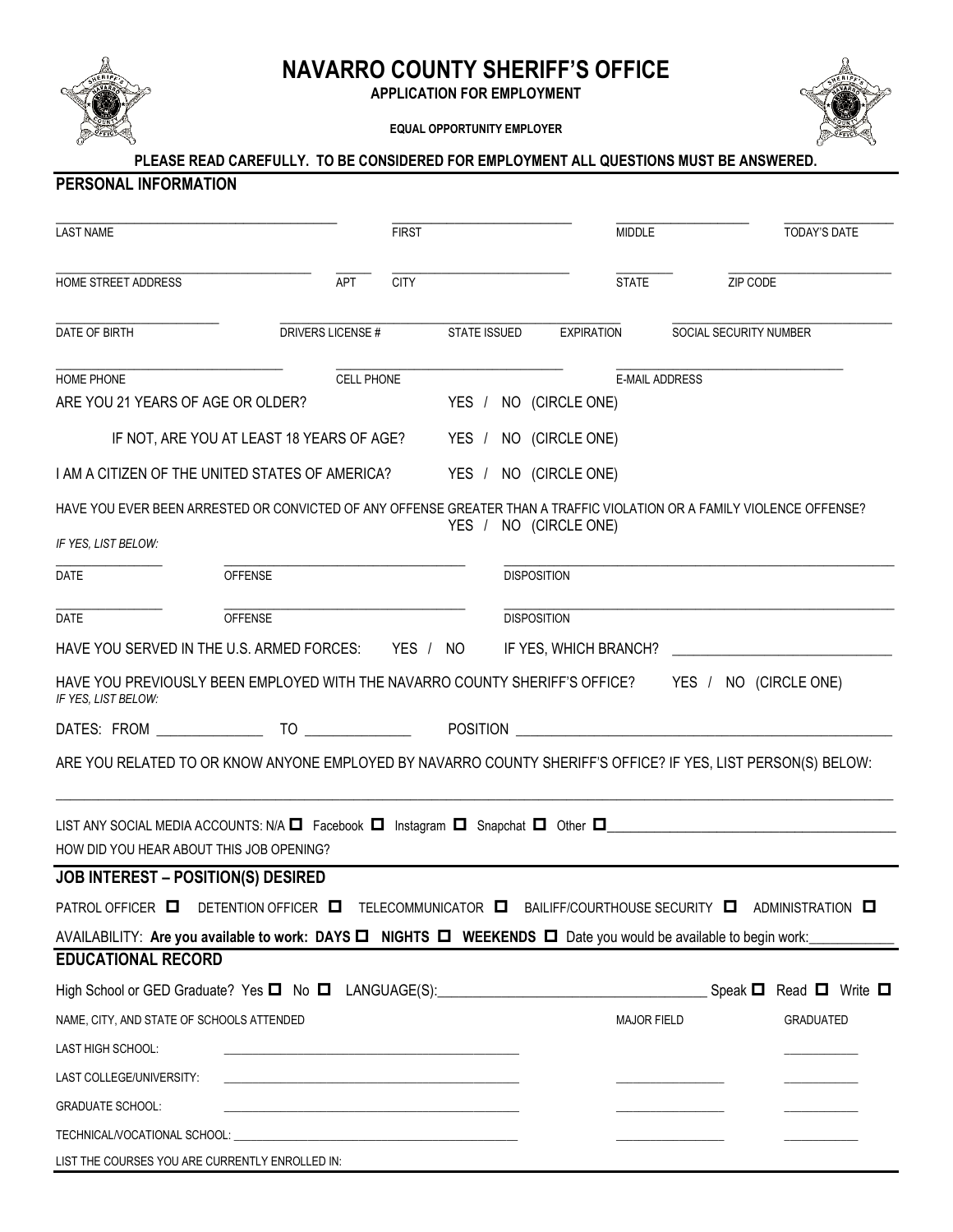| <b>TYPE</b>                                      | <b>STATE ISSUED</b>                                            | DATE ISSUED                         | <b>EXPIRES ON</b> | <b>NUMBER</b>       |  |
|--------------------------------------------------|----------------------------------------------------------------|-------------------------------------|-------------------|---------------------|--|
| <b>TYPE</b>                                      |                                                                | STATE ISSUED DATE ISSUED EXPIRES ON |                   | <b>NUMBER</b>       |  |
| <b>WORK EXPERIENCE</b>                           |                                                                |                                     |                   |                     |  |
|                                                  |                                                                |                                     |                   |                     |  |
| MAY WE CONTACT YOUR CURRENT EMPLOYER? YES Q NO Q |                                                                |                                     |                   |                     |  |
|                                                  | LIST YOUR LAST OR PRESENT EMPLOYER FIRST FOR THE PAST 10 YEARS |                                     |                   |                     |  |
|                                                  |                                                                |                                     |                   |                     |  |
| STREET ADDRESS                                   | <b>CITY</b>                                                    |                                     | <b>STATE</b>      | PHONE NUMBER        |  |
| <b>SUPERVISOR</b>                                |                                                                | <b>CONTACT NUMBER</b>               | <b>EMAIL</b>      |                     |  |
| POSITION TITLE                                   |                                                                | STARTING SALARY                     |                   | <b>FINAL SALARY</b> |  |
| BRIEFLY DESCRIBE YOUR DUTIES                     |                                                                |                                     |                   |                     |  |
| <b>REASON FOR LEAVING</b>                        |                                                                |                                     |                   |                     |  |
|                                                  |                                                                |                                     |                   | TO:                 |  |
| STREET ADDRESS                                   | <b>CITY</b>                                                    |                                     | STATE             | PHONE NUMBER        |  |
| <b>SUPERVISOR</b>                                |                                                                | <b>CONTACT NUMBER</b>               | <b>EMAIL</b>      |                     |  |
| POSITION TITLE                                   |                                                                | STARTING SALARY                     |                   | <b>FINAL SALARY</b> |  |
| BRIEFLY DESCRIBE YOUR DUTIES                     |                                                                |                                     |                   |                     |  |
| <b>REASON FOR LEAVING</b>                        |                                                                |                                     |                   |                     |  |
|                                                  |                                                                |                                     |                   | TO:                 |  |
|                                                  |                                                                |                                     |                   |                     |  |
| STREET ADDRESS                                   | <b>CITY</b>                                                    |                                     | <b>STATE</b>      | PHONE NUMBER        |  |
| <b>SUPERVISOR</b>                                |                                                                | CONTACT NUMBER                      | <b>EMAIL</b>      |                     |  |
| POSITION TITLE                                   |                                                                | STARTING SALARY                     |                   | <b>FINAL SALARY</b> |  |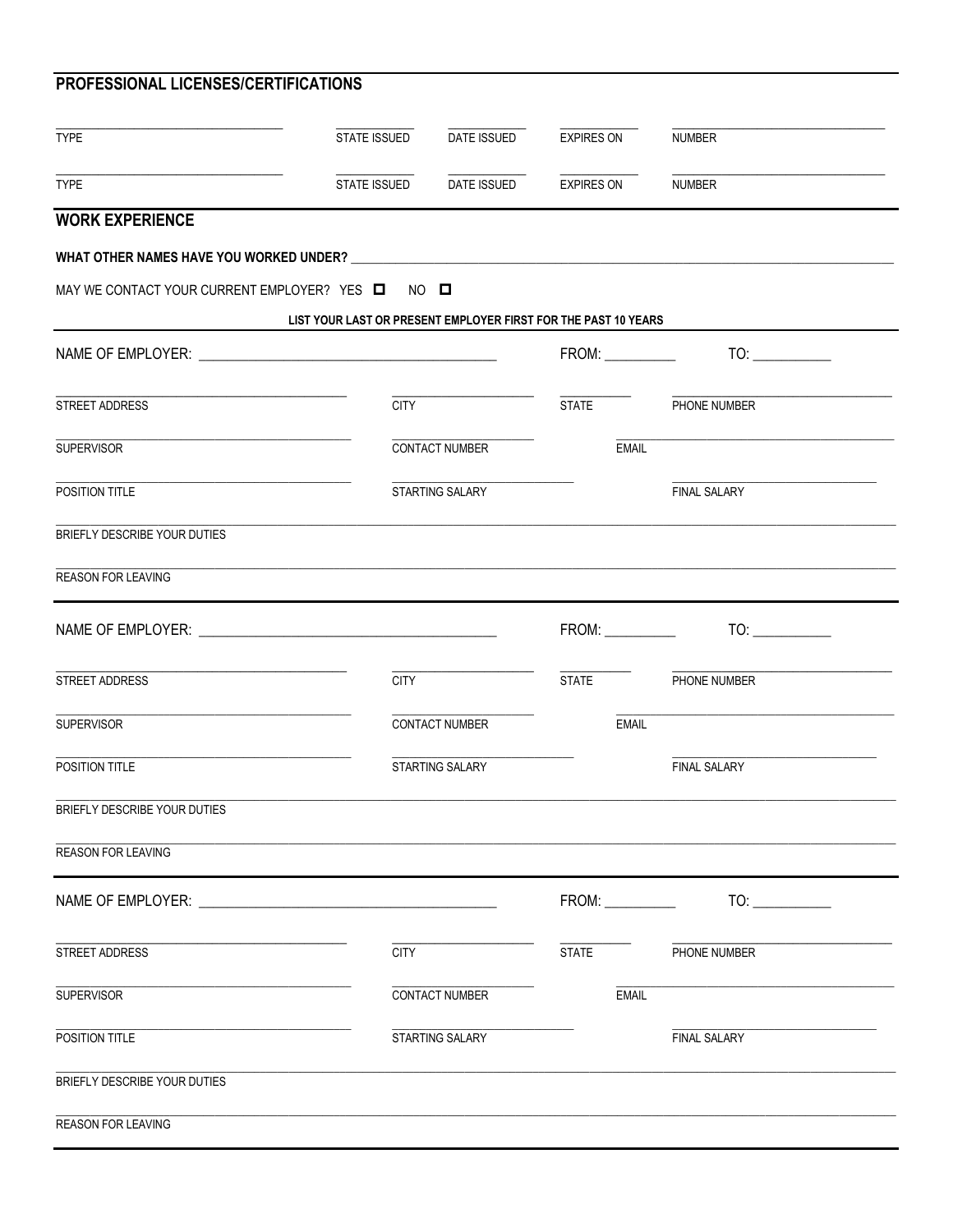|                                                                                                                                             |                       |                        | TO:                 |  |
|---------------------------------------------------------------------------------------------------------------------------------------------|-----------------------|------------------------|---------------------|--|
| STREET ADDRESS                                                                                                                              | <b>CITY</b>           | <b>STATE</b>           | PHONE NUMBER        |  |
| <b>SUPERVISOR</b>                                                                                                                           | CONTACT NUMBER        | <b>EMAIL</b>           |                     |  |
| POSITION TITLE                                                                                                                              | STARTING SALARY       |                        | <b>FINAL SALARY</b> |  |
| BRIEFLY DESCRIBE YOUR DUTIES                                                                                                                |                       |                        |                     |  |
| <b>REASON FOR LEAVING</b>                                                                                                                   |                       |                        |                     |  |
|                                                                                                                                             |                       |                        | TO:                 |  |
| STREET ADDRESS                                                                                                                              | <b>CITY CITY</b>      | STATE <b>The STATE</b> | PHONE NUMBER        |  |
| <u> 1989 - Johann John Stein, market fan it fjort fan it fjort fan it fjort fan it fjort fan it fjort fan it fjort</u><br><b>SUPERVISOR</b> | CONTACT NUMBER        | <b>EMAIL</b>           |                     |  |
| POSITION TITLE                                                                                                                              | STARTING SALARY       |                        | <b>FINAL SALARY</b> |  |
| BRIEFLY DESCRIBE YOUR DUTIES                                                                                                                |                       |                        |                     |  |
| <b>REASON FOR LEAVING</b>                                                                                                                   |                       |                        |                     |  |
|                                                                                                                                             |                       |                        |                     |  |
| STREET ADDRESS                                                                                                                              | <b>CITY</b>           | <b>STATE</b>           | PHONE NUMBER        |  |
| <b>SUPERVISOR</b>                                                                                                                           | <b>CONTACT NUMBER</b> | <b>EMAIL</b>           |                     |  |
| POSITION TITLE                                                                                                                              | STARTING SALARY       |                        | <b>FINAL SALARY</b> |  |
| BRIEFLY DESCRIBE YOUR DUTIES                                                                                                                |                       |                        |                     |  |
| REASON FOR LEAVING                                                                                                                          |                       |                        |                     |  |
|                                                                                                                                             |                       | FROM:                  | TO:                 |  |
| STREET ADDRESS                                                                                                                              | <b>CITY</b>           | <b>STATE</b>           | PHONE NUMBER        |  |
| <b>SUPERVISOR</b>                                                                                                                           | CONTACT NUMBER        | <b>EMAIL</b>           |                     |  |
| POSITION TITLE                                                                                                                              | STARTING SALARY       |                        | FINAL SALARY        |  |
| BRIEFLY DESCRIBE YOUR DUTIES                                                                                                                |                       |                        |                     |  |
| REASON FOR LEAVING                                                                                                                          |                       |                        |                     |  |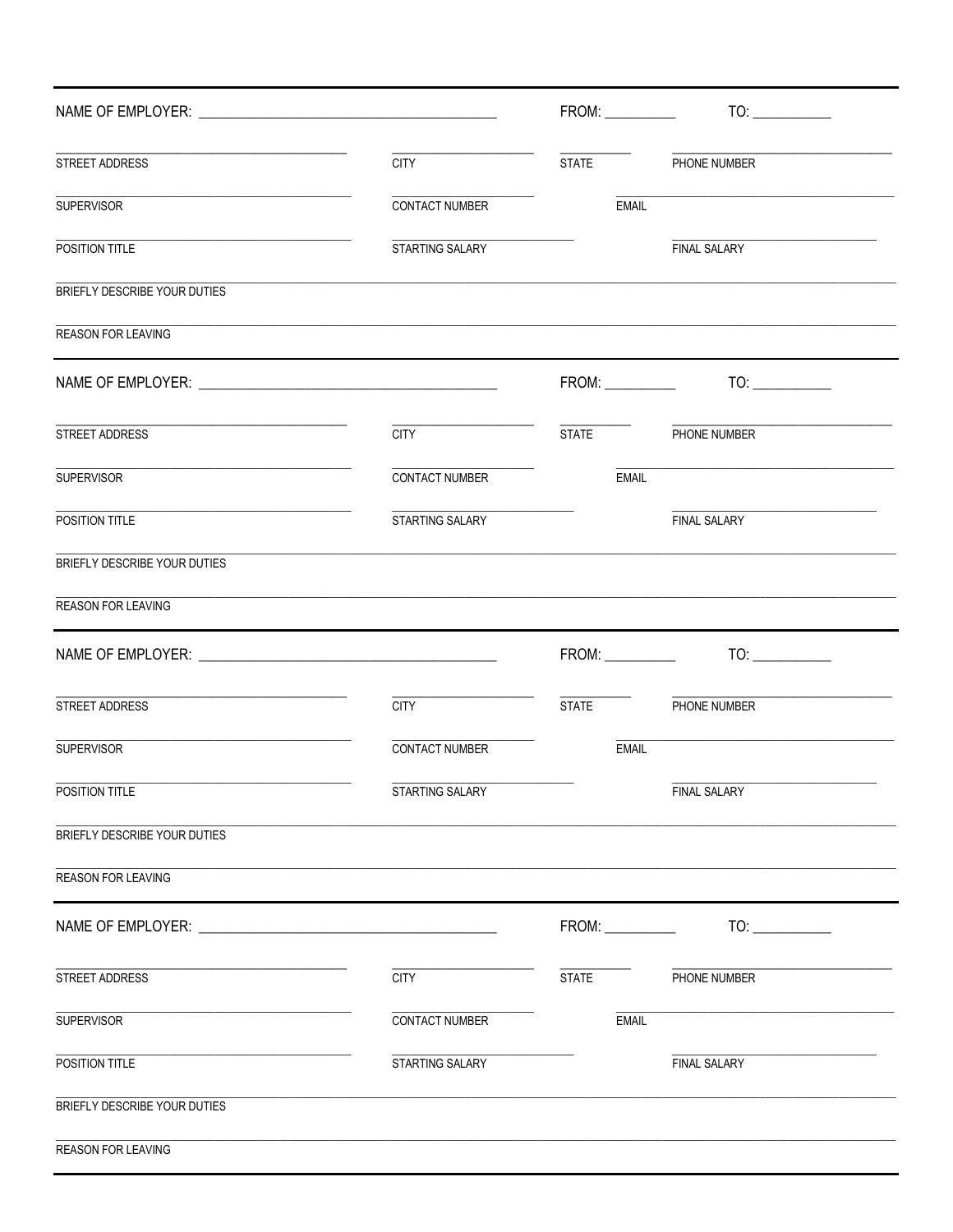## **AUTHORITY TO RELEASE INFORMATION**

## TO WHOM IT MAY CONCERN:

I hereby authorize the **NAVARRO COUNTY SHERIFF'S OFFICE** and its authorized representatives bearing this release, or a copy thereof, within one year of its date, to obtain any information in your files pertaining to my employment, military, credit, education or medical records, including not limited to academic, achievement, attendance, athletic, personal history, and disciplinary records, medical records, and credit records.

I hereby direct you to release such information upon request of the bearer. This release is executed with full knowledge and understanding that the information is for official use. Consent is granted to all parties to furnish such information, as described above, to third parties in the course of fulfilling its official responsibilities. I hereby release you, as custodian of such records, and any school, college, university, or other educations institution, hospital, or other repository of medical records, credit bureau, lending institution, consumer reporting agency, or retail business establishment including its officers, employees, or related personnel, both individually and collectively, from any and all liability for damages of whatever kind, which may at any time result to me, my heirs, family or associates because of compliance with this authorization and request to release information, or attempt to comply with it.

I am furnishing my Social Security Account Number on a voluntary basis with the understanding such is not required by any law or regulation. I have been advised that all parties will utilize this number only to facilitate the location of employment, military, credit, and educational records concerning me in connection with this application. Should there be any question as to the validity of this release, you may contact me as indicated below:

|             | <u> 1989 - Johann Stoff, amerikansk politiker (d. 1989)</u>                   |
|-------------|-------------------------------------------------------------------------------|
|             |                                                                               |
|             | Sworn to and signed before me, on this $\qquad \qquad$ day of $\qquad \qquad$ |
|             |                                                                               |
|             |                                                                               |
| Notary Seal |                                                                               |
|             |                                                                               |
|             |                                                                               |